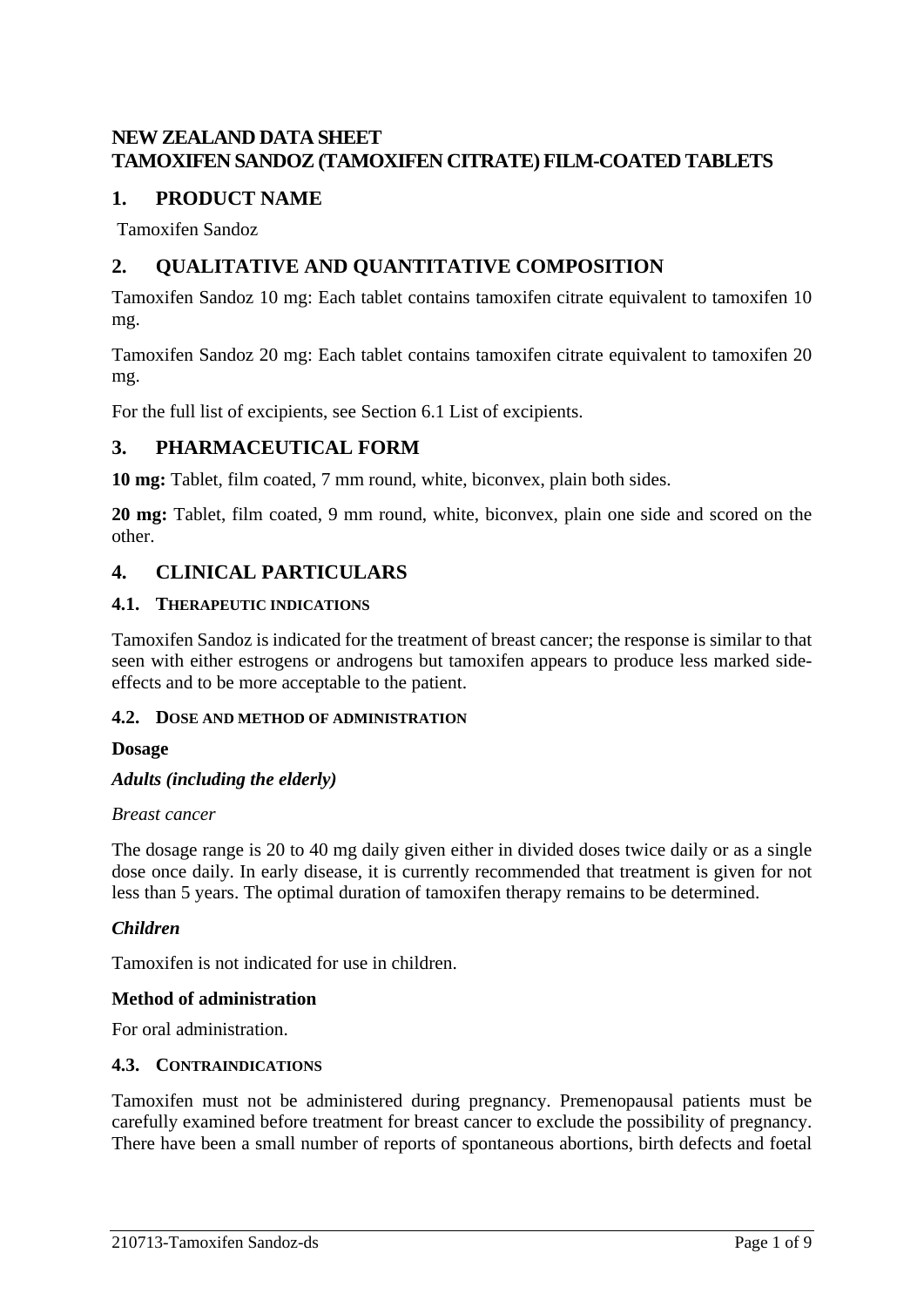deaths after women have taken tamoxifen, although no causal relationship has been established (refer to Section [4.4](#page-1-0) [Special warnings and precautions for use\)](#page-1-0).

Tamoxifen should not be given to patients who have experienced hypersensitivity to the product or any of its ingredients.

### <span id="page-1-0"></span>**4.4. SPECIAL WARNINGS AND PRECAUTIONS FOR USE**

Menstruation is suppressed in a proportion of pre-menopausal women receiving tamoxifen for the treatment of breast cancer.

An increased incidence of endometrial changes including hyperplasia, polyps, cancer and uterine sarcoma (mostly malignant mixed Mullerian tumours) has been reported in association with tamoxifen treatment. The incidence and pattern of this increase suggest that the underlying mechanism is related to the oestrogenic properties of tamoxifen. Any patients receiving or having previously received tamoxifen, who report abnormal gynaecological symptoms, especially vaginal bleeding, should be promptly investigated. Any patients receiving or having previously received tamoxifen, should be asked to report promptly to their doctor the following signs and symptoms which may be suggestive of the presence of endometrial cancer: abnormal vaginal bleeding such as bleeding between periods, heavier than normal bleeding, bleeding after menopause; changes in vaginal discharge; lower abdominal pain or pressure. These patients should be promptly investigated.

According to one study, women who have taken unopposed estrogen therapy, who are obese, or who are continuing to take tamoxifen after therapy for more than 5 years may be at greater risk for endometrial cancer and consideration should be given to closer monitoring of these groups.

In a large randomized trial in Sweden of adjuvant tamoxifen 40 mg/day for 2-5 years, an increased incidence of uterine cancer was noted. Twenty three of 1,372 patients randomized to receive tamoxifen versus 4 of 1,357 patients randomized to the observation group developed cancer of the uterus [RR=5.6; 1.9-16.2),  $p < 0.001$ ].

One of the patients with cancer of the uterus who was randomised to receive tamoxifen never took the drug. After approximately 6.8 years of follow-up in the ongoing NSABP (National Surgical Adjuvant Breast and Bowel Project) B-14 trial, 15 of 1,419 women randomised to receive tamoxifen 20 mg/day for five years developed uterine cancer, and 2 of the 1,424 women randomised to receive placebo, who subsequently had recurrent breast cancer and were treated with tamoxifen, also developed uterine cancer. Most of the uterine cancers were diagnosed at an early stage, but deaths from uterine cancer have been reported. Patients receiving tamoxifen should have routine gynaecological care and report any abnormal vaginal bleeding to their doctor.

#### *(The NSABP B-14 trial is undergoing reaudit and information from this study may be subject to change).*

In an uncontrolled trial in 28 girls aged 2-10 with McCune Albright Syndrome (MAS), who received 20mg once a day for up to 12 months duration, mean uterine volume increased after 6 months of treatment and doubled at the end of the one-year study. While this finding is in line with the pharmacodynamic properties of tamoxifen, a causal relationship has not been established. Tamoxifen is not approved for treatment of McCune Albright Syndrome.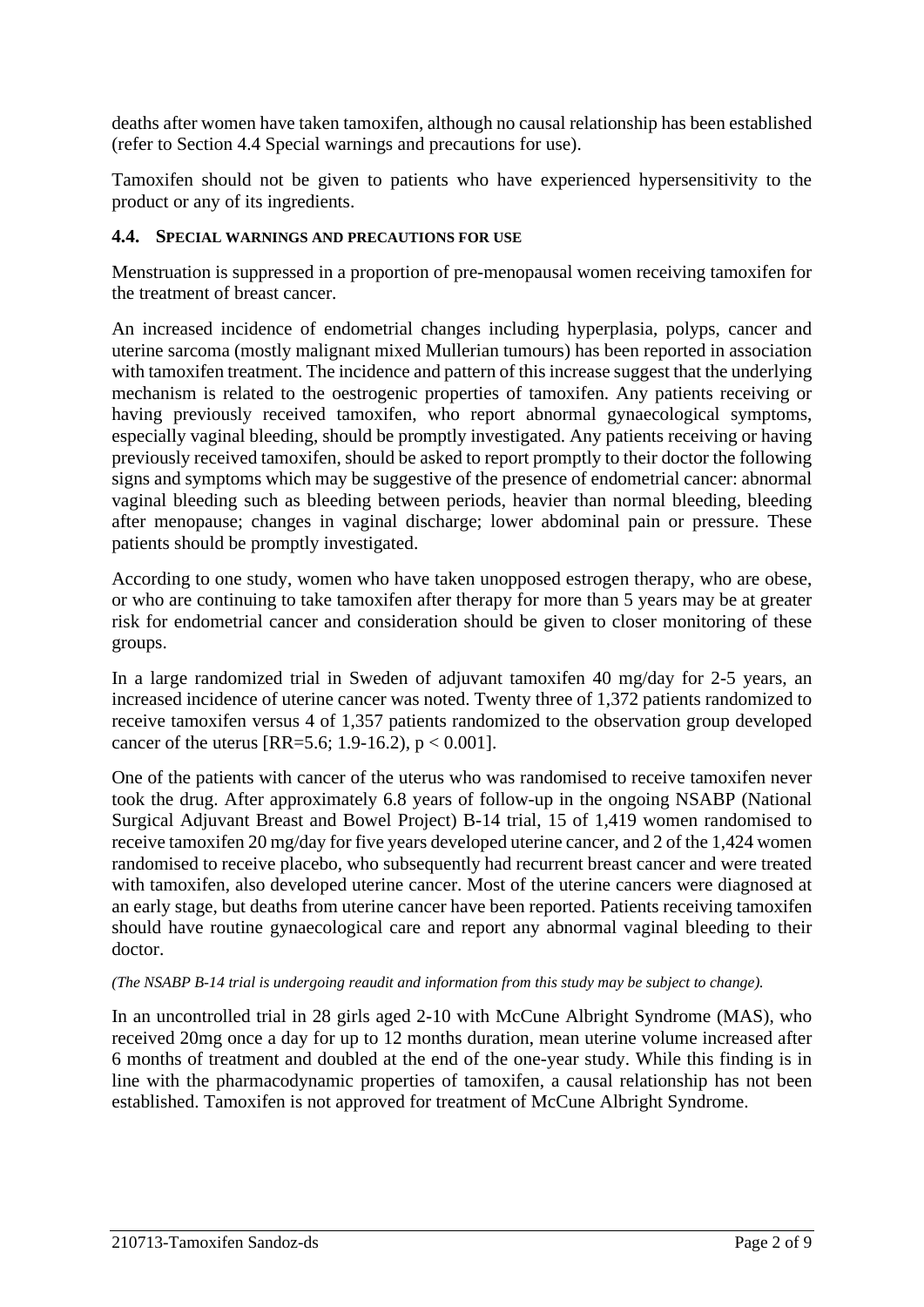There is evidence of an increased incidence of thromboembolic events, including deep vein thrombosis and pulmonary embolism, during Tamoxifen Sandoz therapy. When Tamoxifen Sandoz is co-administered with chemotherapy, there may be a further increase in the incidence of thromboembolic effects. For treatment of breast cancer, the risks and benefits of Tamoxifen Sandoz should be carefully considered in women with a history of thromboembolic events.

In delayed microsurgical breast reconstruction, Tamoxifen may increase the risk of microvascular flap complications.

A number of second primary tumours, occurring at sites other than the endometrium and the opposite breast, have been reported in clinical trials, following the treatment of breast cancer patients with tamoxifen. No causal link has been established and the clinical significance of these observations remains unclear.

Retinopathy and keratopathy may occur and patients should be asked to report the following symptoms of ocular damage without delay: blurred vision lasting more than 2 weeks; change in colour vision. Patients reporting these symptoms should be referred for ophthalmological examination. The ocular damage caused by tamoxifen is characterised by a reduction in visual acuity, bilateral macular oedema and yellow ring-like deposits in the paramacular and fovea areas. If tamoxifen is withdrawn promptly the vision usually returns to normal without permanent impairment.

Cases of visual disturbances, including infrequent reports of corneal changes, and common reports of retinopathy have been described in patients receiving tamoxifen therapy. Cataracts have commonly been reported in association with the administration of tamoxifen.

Tamoxifen should be used cautiously in patients with existing leucopenia or thrombocytopenia. Leucopenia has been observed following the administration of tamoxifen, sometimes in association with anaemia and/or thrombocytopenia. Neutropenia has been reported on rare occasions and can sometimes be severe and rarely cases of agranulocytosis have been reported. Decreases in platelet counts (usually to 50,000 to 100,000/mm<sup>3</sup>, infrequently lower) have been occasionally reported in patients taking tamoxifen for breast cancer. Periodic complete blood counts, including platelet counts, may be appropriate.

Poor metabolisers of CYP2D6 may have a reduced response to tamoxifen due to reduced plasma concentrations of the active metabolite, endoxifen.

Concomitant medicines that inhibit CYP2D6 may reduce the concentration of the active tamoxifen metabolite, endoxifen. Some studies have shown reduced efficacy of tamoxifen as measured by the risk of breast cancer recurrence and mortality, when taken with CYP2D6 inhibitors. Common CYP2D6 inhibitors include paroxetine, fluoxetine and bupropion. Women taking tamoxifen should avoid using CYP2D6 inhibitors wherever possible *(*see Section [4.5](#page-3-0) Interactions with other [medicines and other forms of interactions\)](#page-3-0).

## **Use in premenopausal women**

It should be noted that only a small number of premenopausal women have been treated, since candidates for therapy are usually postmenopausal, either reaching a natural menopause, or having menopause induced by surgery or radiotherapy. Menstruation is suppressed in a proportion of premenopausal women receiving tamoxifen for the treatment of breast tumours. Cystic ovarian swellings have occasionally been observed in women receiving tamoxifen.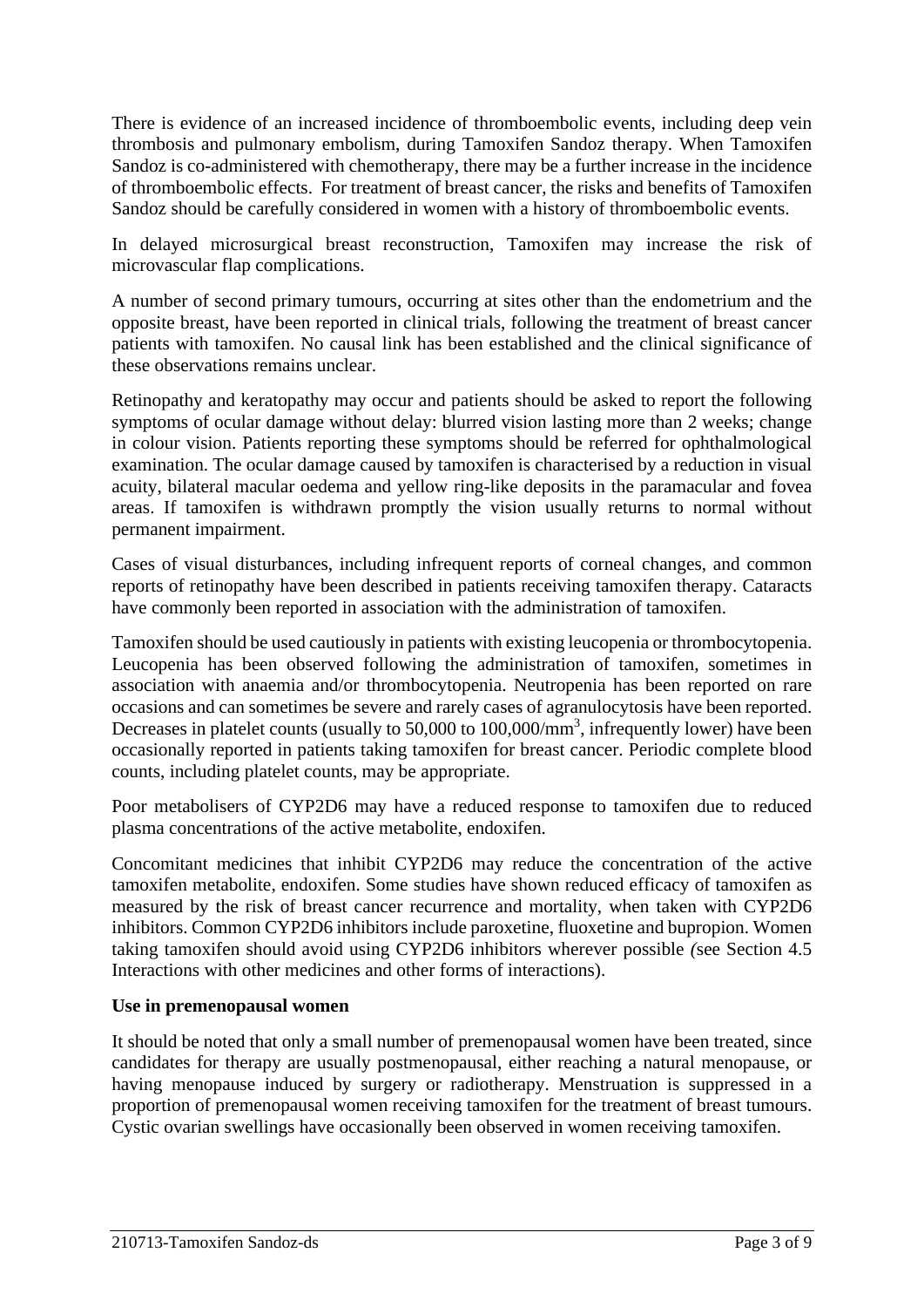## **Use in the elderly**

See Section [4.2](#page-0-0) [Dose and method of administration.](#page-0-0)

### **Paediatric use**

See Section [4.2](#page-0-0) [Dose and method of administration.](#page-0-0)

### **Effects on laboratory tests**

No data available.

#### <span id="page-3-0"></span>**4.5. INTERACTIONS WITH OTHER MEDICINES AND OTHER FORMS OF INTERACTIONS**

When tamoxifen is used in combination with coumarin-type anticoagulants, a significant increase in anticoagulant effect may occur. Where such co-administration is initiated, careful monitoring of the patient is recommended.

When tamoxifen is used in combination with cytotoxic agents, there is increased risk of thromboembolic events occurring. (Refer to Section [4.8](#page-4-0) [Undesirable effects\)](#page-4-0).

The use of tamoxifen in combination with an aromatase inhibitor as adjuvant therapy has not shown improved efficacy compared with tamoxifen alone.

The known principal pathway for tamoxifen metabolism in humans is demethylation, catalysed by CYP3A4 enzymes. Pharmacokinetic interactions with the CYP3A4 inducing agent rifampicin, showing a reduction in tamoxifen plasma levels have been reported in the literature.

Pharmacokinetic interaction between CYP2D6 inhibitors and tamoxifen has been reported in the literature. This showed a reduction in plasma level of active tamoxifen metabolite, 4 hydroxy-N-desmethyltamoxifen. Reduced efficacy on tamoxifen has been reported with concomitant usage of some SSRI antidepressants (e.g. paroxetine).

## **CYP2D6**

Cytochrome P450 2D6 (CYP2D6) plays an important role in the metabolism of tamoxifen. CYP2D6 helps convert tamoxifen to endoxifen (a potent active metabolite of tamoxifen). Therefore, co-administration of tamoxifen with CYP2D6 inhibitors (such as paroxetine, fluoxetine and bupropion) may reduce plasma levels of endoxifen and should be avoided where possible (see Section [4.4](#page-1-0) [Special warnings and precautions for use\)](#page-1-0).

#### **4.6. FERTILITY, PREGNANCY AND LACTATION**

#### **Effects on fertility**

Effects on reproductive functions are expected from the anti-estrogenic properties of the medicine. In the rat, uterine pressure effects (deformation of rib cage and altered cranial ossification patterns) have been ascribed to inhibition of the action of estrogens on the uterus, but these simple deformations disappear after birth. In pregnant marmosets dosed during organogenesis or in the last half of pregnancy, no deformations were seen.

#### **Use in pregnancy**

Category B3

Tamoxifen Sandoz must not be administered during pregnancy. There have been a small number of reports of spontaneous abortions, birth defects and fetal deaths after women have taken tamoxifen, although no causal relationship has been established.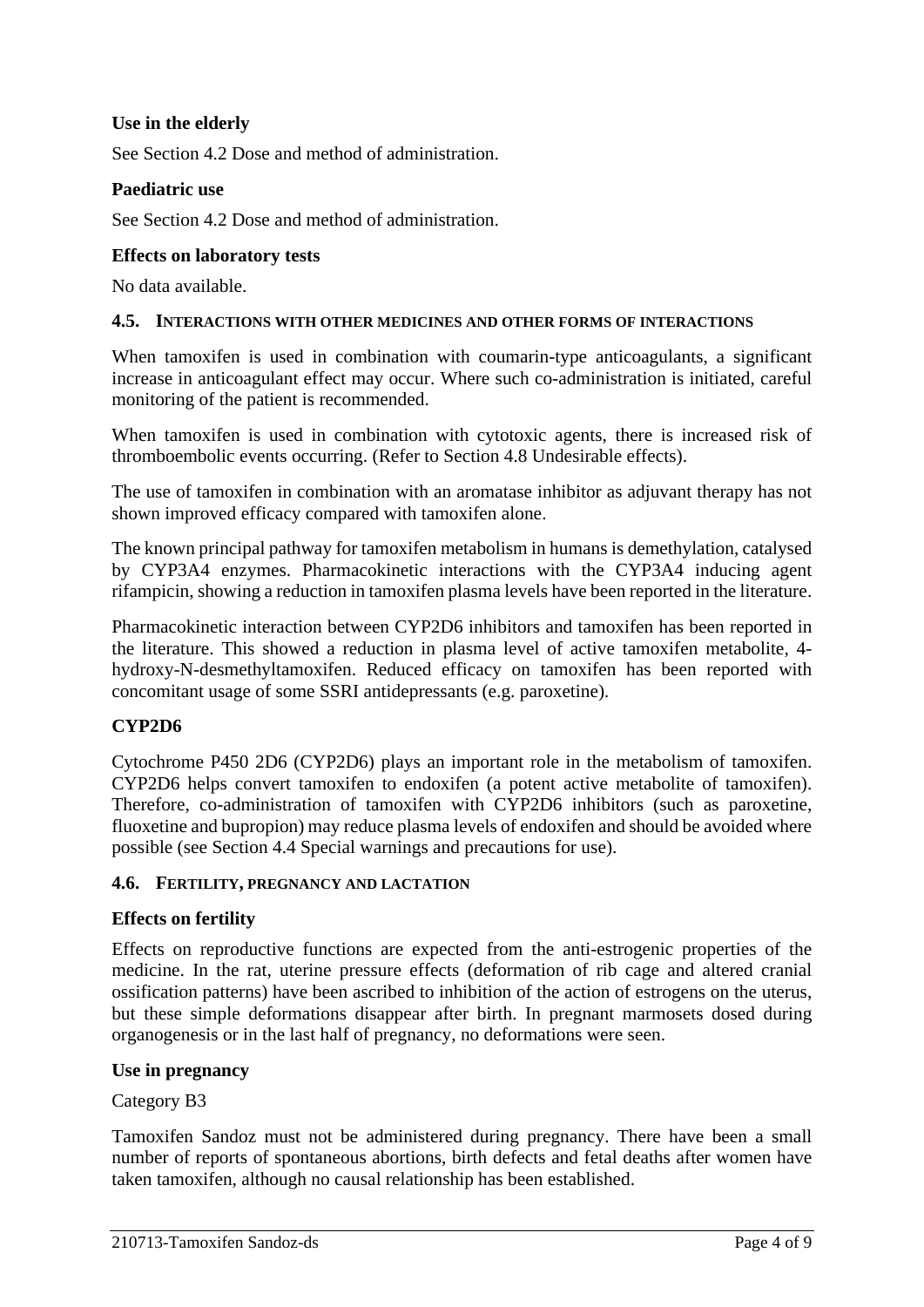Reproductive toxicology studies in rats, rabbits and monkeys have shown no teratogenic potential.

In rodent models of foetal reproductive tract development, tamoxifen was associated with changes similar to those caused by estradiol, ethinylestradiol, clomiphene and diethylstilbestrol (DES). Although the clinical relevance of these changes is unknown, some of them, especially vaginal adenosis, are similar to those seen in young women who were exposed to DES *in utero*  and who have a 1 in 1000 risk of developing clear-cell carcinoma of the vagina or cervix. Only a small number of pregnant women have been exposed to tamoxifen. Such exposure has not been reported to cause subsequent vaginal adenosis or clear-cell carcinoma of the vagina or cervix in young women exposed *in utero* to tamoxifen.

Women should be advised not to become pregnant whilst taking tamoxifen and for nine months following the cessation of therapy and should use barrier or other non-hormonal contraceptive methods if sexually active.

Premenopausal patients must be carefully examined before treatment to exclude pregnancy. Women should be informed of the potential risks to the foetus, should they become pregnant whilst taking tamoxifen or within nine months of cessation of therapy.

### **Use in lactation**

It is not known if tamoxifen is excreted in human milk and therefore the medicine is not recommended during lactation.

#### **4.7. EFFECTS ON ABILITY TO DRIVE AND USE MACHINES**

Fatigue has been reported with the use of Tamoxifen Sandoz. Therefore, caution should be observed when driving or operating machinery while such symptoms persist.

#### <span id="page-4-0"></span>**4.8. UNDESIRABLE EFFECTS**

The adverse reactions which have been reported are of two types: those associated specifically with the pharmacological action of the drug, e.g. hot flushes, vaginal bleeding, vaginal discharge, pruritus vulvae, tumor pain and tumor flare; and those of a more general nature, e.g. gastrointestinal intolerance, headache, light-headedness, and occasionally, fluid retention and alopecia. In patients treated with tamoxifen for metastatic breast cancer the most frequent adverse reactions are hot flushes, nausea and vomiting. These may occur in up to 25% of patients. Less frequently reported adverse reactions are vaginal bleeding, vaginal discharge, menstrual irregularities, alopecia and increased bone and tumour pain. Other adverse reactions which are seen infrequently are hypercalcaemia, peripheral oedema, pruritus vulvae, dizziness and light-headedness. Infrequent cases of endometrial, ocular and haematological adverse effects have been reported (see Section [4.4](#page-1-0) [Special warnings and precautions for use\)](#page-1-0).

When such adverse reactions are severe, it may be possible to control them by a simple reduction of dosage (within the recommended dose range) without loss of control of the disease. If adverse reactions do not respond to this measure, it may be necessary to stop the treatment.

Skin rashes (including isolated reports of erythema multiforme, Stevens-Johnson syndrome, cutaneous vasculitis and bullous pemphigoid) and commonly hypersensitivity reactions, including angioedema have been reported.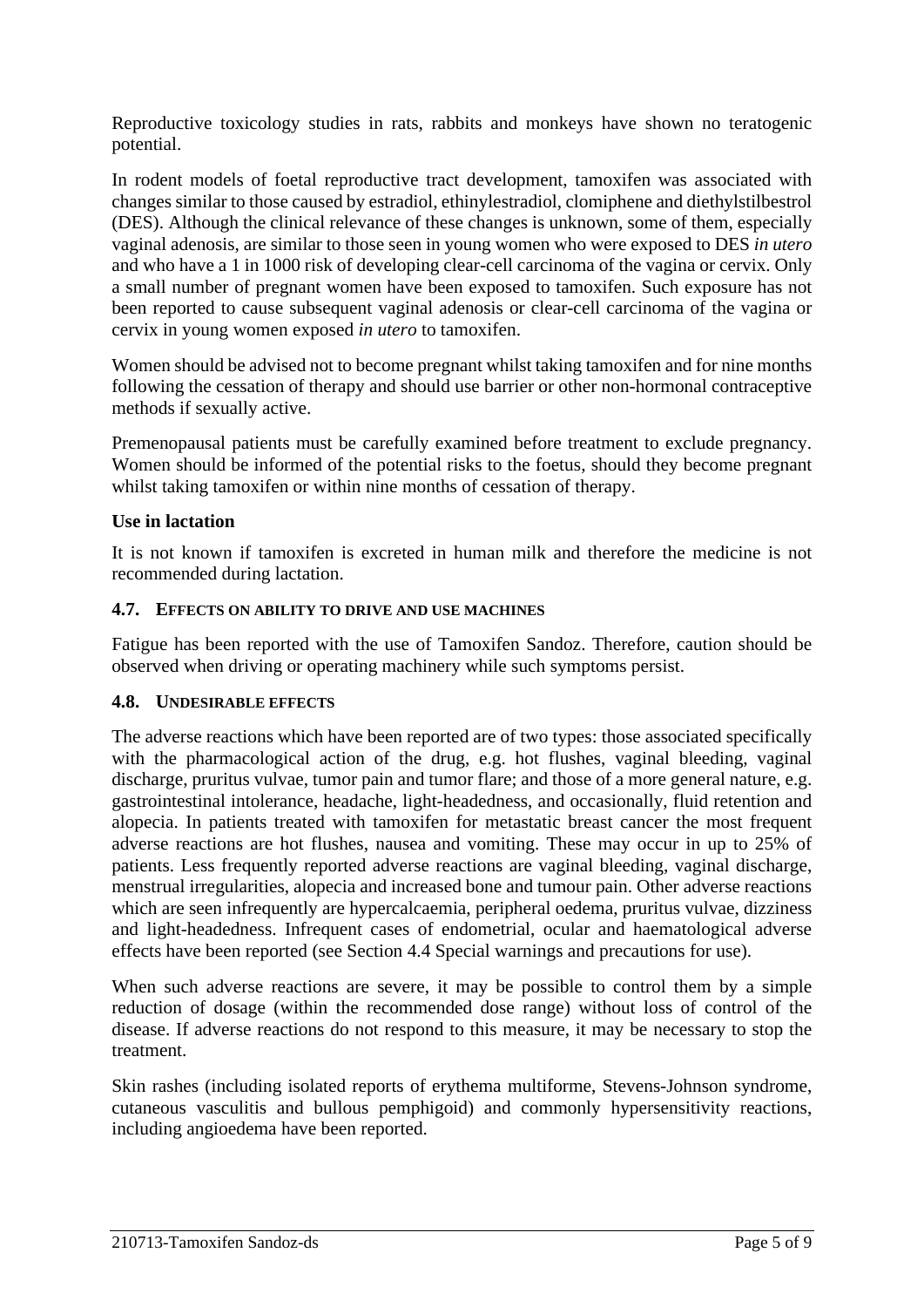Although hypercalcaemia may occur in patients with advanced breast cancer, uncommonly patients with bony metastases developed hypercalcaemia on initiation of therapy.

Cases of optic neuropathy and optic neuritis have been rarely reported in patients receiving tamoxifen and, in a small number of cases, blindness has occurred.

Uterine fibroids, endometriosis and other endometrial changes including hyperplasia and polyps have been reported.

Cystic ovarian swellings have occasionally been observed in women receiving tamoxifen. Vaginal polyps have rarely been observed in women receiving tamoxifen.

An increased incidence of endometrial cancer and uterine sarcoma (mostly malignant mixed Mullerian tumours) has been reported in association with tamoxifen treatment.

There is evidence of an increased incidence of ischaemic cerebrovascular events and thromboembolic events, including deep vein thrombosis and pulmonary embolism, occurring commonly during tamoxifen therapy. When tamoxifen is used in combination with cytotoxic agents, there is a further increase in the risk of thromboembolic events occurring.

Leg cramps have been reported commonly with patients receiving Tamoxifen Sandoz.

Uncommonly, cases of interstitial pneumonitis have been reported.

Tamoxifen has been associated with changes in liver enzyme levels and with a spectrum of more severe liver abnormalities which in some cases were fatal, including fatty liver, cholestasis, hepatitis, liver failure, cirrhosis and hepatocellular injury (including hepatic necrosis).

Cutaneous lupus erythematosus has been observed very rarely in patients receiving tamoxifen.

Porphyria cutanea tarda has been observed very rarely in patients receiving tamoxifen.

Sensory disturbances (including paraesthesia and dysgeusia) have been reported commonly in patients receiving tamoxifen.

Fatigue has been reported very commonly in patients taking tamoxifen.

Radiation recall has been observed very rarely in patients receiving tamoxifen.

Commonly, elevation of serum triglyceride levels, in some cases with pancreatitis, may be associated with the use of tamoxifen.

## *Reporting suspected adverse effects*

Reporting suspected adverse reactions after authorisation of the medicine is important. It allows continued monitoring of the benefit/risk balance of the medicine. Healthcare professionals are asked to report any suspected adverse reactions https://nzphvc.otago.ac.nz/reporting/

#### **4.9. OVERDOSE**

#### *Signs and symptoms*

On theoretical grounds, an overdosage would be expected to cause an enhancement of the pharmacological side-effects. Animal studies have shown that extreme overdosage (100 to 200 times the recommended daily dose) may produce estrogenic effects.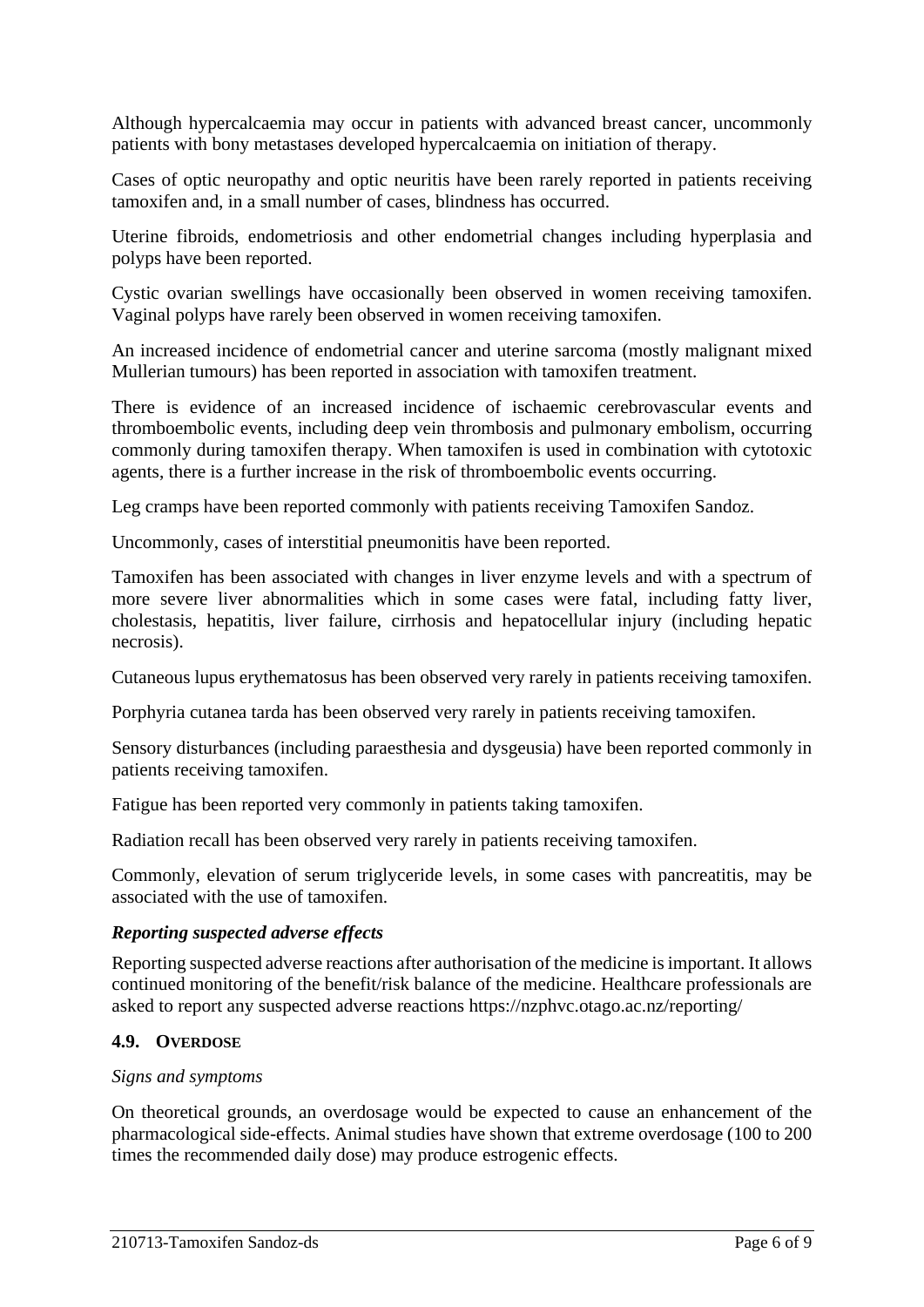There have been reports in the literature that tamoxifen given at several times the standard dose may be associated with prolongation of the QT interval of the ECG.

### *Management*

There is no specific antidote and treatment must be symptomatic.

For advice on the management of overdose please contact the National Poisons Centre on 0800 POISON (0800 764766).

## **5. PHARMACOLOGICAL PROPERTIES**

#### **5.1. PHARMACODYNAMIC PROPERTIES**

*Pharmacotherapeutic group* 

#### L02BA01 – Antiestrogens, tamoxifen.

In the clinical situation, it is recognised that tamoxifen leads to reductions in levels of blood total cholesterol and low density lipoproteins in postmenopausal women of the order of 10 to 20%. Additionally, tamoxifen has been reported to lead to maintenance of bone mineral density in postmenopausal women.

#### **Mechanism of action**

Tamoxifen is a non-steroidal, triphenylethylene-based drug, which displays a complex spectrum of estrogen antagonist and estrogen agonist-like pharmacological effects in different tissues.

In breast cancer patients, at the tumour level, tamoxifen acts primarily as an antiestrogen, preventing estrogen binding to the estrogen receptor. In women with estrogen receptorpositive/unknown breast tumours, adjuvant tamoxifen has been shown to significantly reduce recurrence of the disease and improve 10 year survival, achieving a significantly greater effect with five years treatment than with 1 or 2 years treatment. These benefits appear to be largely irrespective of age, menopausal status, tamoxifen dose and additional chemotherapy. However, clinical studies have also shown some benefit in oestrogen receptor negative tumours in patients both with early and advanced disease, which may indicate other mechanisms of action.

#### **Clinical trials**

No data available.

#### **5.2. PHARMACOKINETIC PROPERTIES**

#### **Absorption**

Tamoxifen is absorbed from the gastrointestinal tract, however the site and extent of absorption is not known. Peak serum levels of 15 to 25 nanogram/mL were observed three to six hours after administration of a single oral dose of tamoxifen 10 mg. Steady state serum levels are achieved after approximately four weeks of therapy. Mean steady state values after dosing at 20 mg twice daily were  $285 +/- 19$  nanogram/mL and  $477 +/- 35$  nanogram/mL for tamoxifen and N-desmethyltamoxifen respectively.

#### **Bioavailability**

No information available.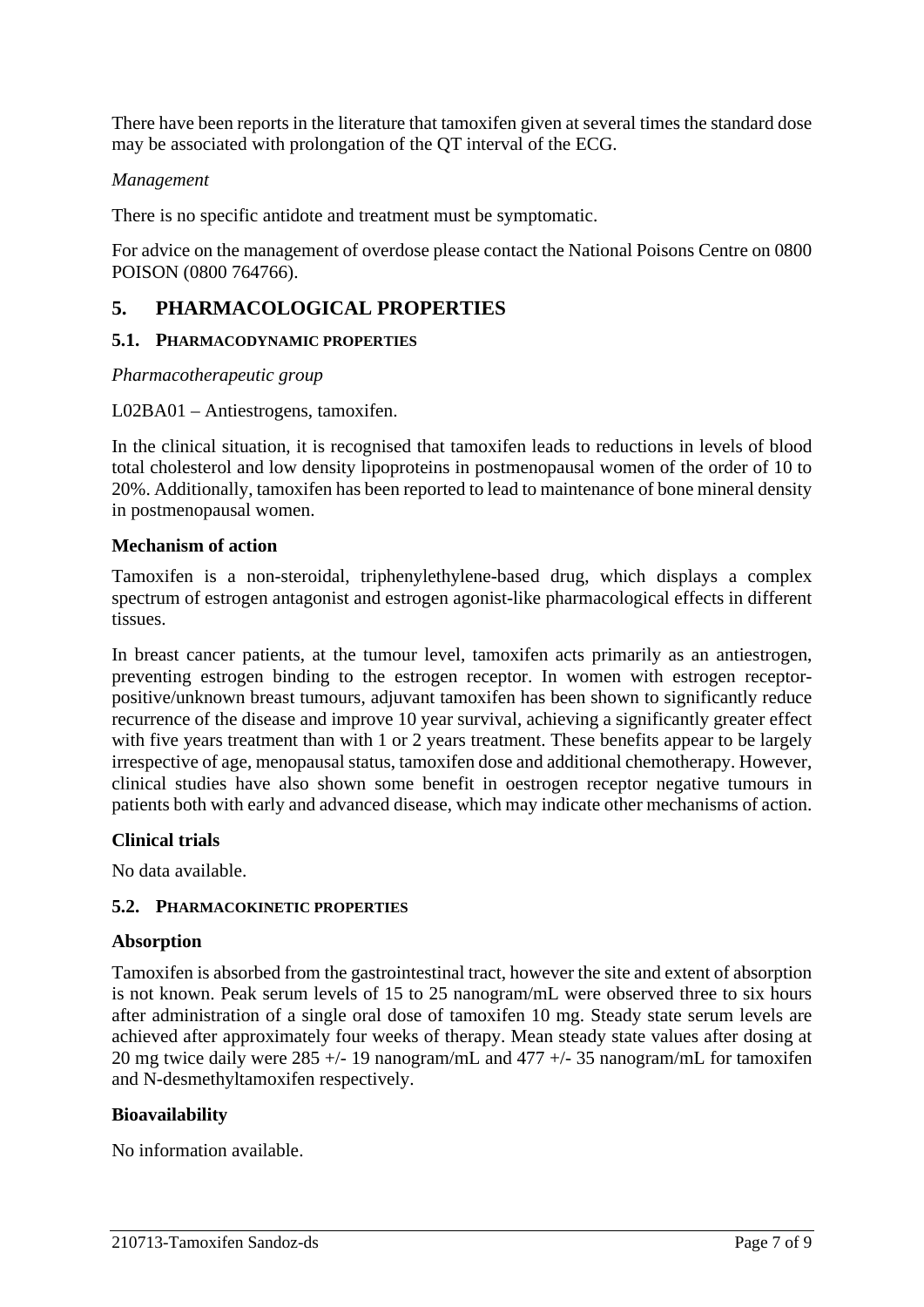## **Distribution**

Little information is available in humans. It has been found in the uterus and ovary, particularly in the endometrium and corpus luteum. Radioactivity studies in animals show high levels in the liver, lung, ovary and spleen. Low levels have been found in the pituitary, eyes and brain.

### **Protein binding**

Tamoxifen appears to be bound to an unknown degree to cytoplasmic protein receptors in all oestrogen target tissues, and is highly protein bound to serum albumin (> 99%).

### **Metabolism**

Tamoxifen undergoes extensive metabolism in the liver by hydroxylation, demethylation and conjugation, giving rise to several metabolites. The major circulating metabolite of tamoxifen in humans is N-desmethyltamoxifen which has a pharmacological profile very similar to that of tamoxifen and thus contributes to the therapeutic effect. Other minor metabolites are formed, some of which also have antioestrogenic activity.

### **Excretion**

The elimination of tamoxifen and its major metabolite N-desmethyltamoxifen is slow. This leads to extensive accumulation of both compounds in serum during chronic administration. Tamoxifen is mainly excreted via the faeces, with only small amounts appearing in the urine. The drug is excreted mainly as conjugates. In one patient studied for 13 days after dosing, approximately 50% of the dose had been excreted in the faeces, and 13% in the urine. Tamoxifen undergoes enterohepatic circulation in animals, and is thought to do so in humans.

In a clinical study where girls between 2 and 10 years with McCune Albright Syndrome (MAS) received 20 mg tamoxifen once a day for up to 12 months duration, there was an age-dependent decrease in clearance and an increase in exposure (AUC), (with values up to 50% higher in the youngest patients) compared with adults.

## **Half-life**

The elimination half-life of tamoxifen is estimated to be 5 to 7 days and 10 to 14 days for Ndesmethyltamoxifen.

#### **Clinical implications of pharmacokinetic data**

As the main site of metabolism is the liver, and accumulation of the drug and its active metabolites is possible with prolonged treatment, dose and dosing interval may need adjustment in patients with hepatic disease.

#### **5.3. PRECLINICAL SAFETY DATA**

## **Genotoxicity**

No mutagenic effects have been seen. Tamoxifen was not mutagenic in a range of *in vitro* and *in vivo* mutagenicity tests. Tamoxifen was genotoxic in some *in vitro* tests and *in vivo* genotoxicity tests in rodents. Gonadal tumours in mice and liver tumours in rats receiving tamoxifen have been reported in long-term studies. The clinical significance of these findings has not been established.

## **Carcinogenicity**

Tamoxifen was not mutagenic in a range of in vitro and in vivo mutagenicity tests.